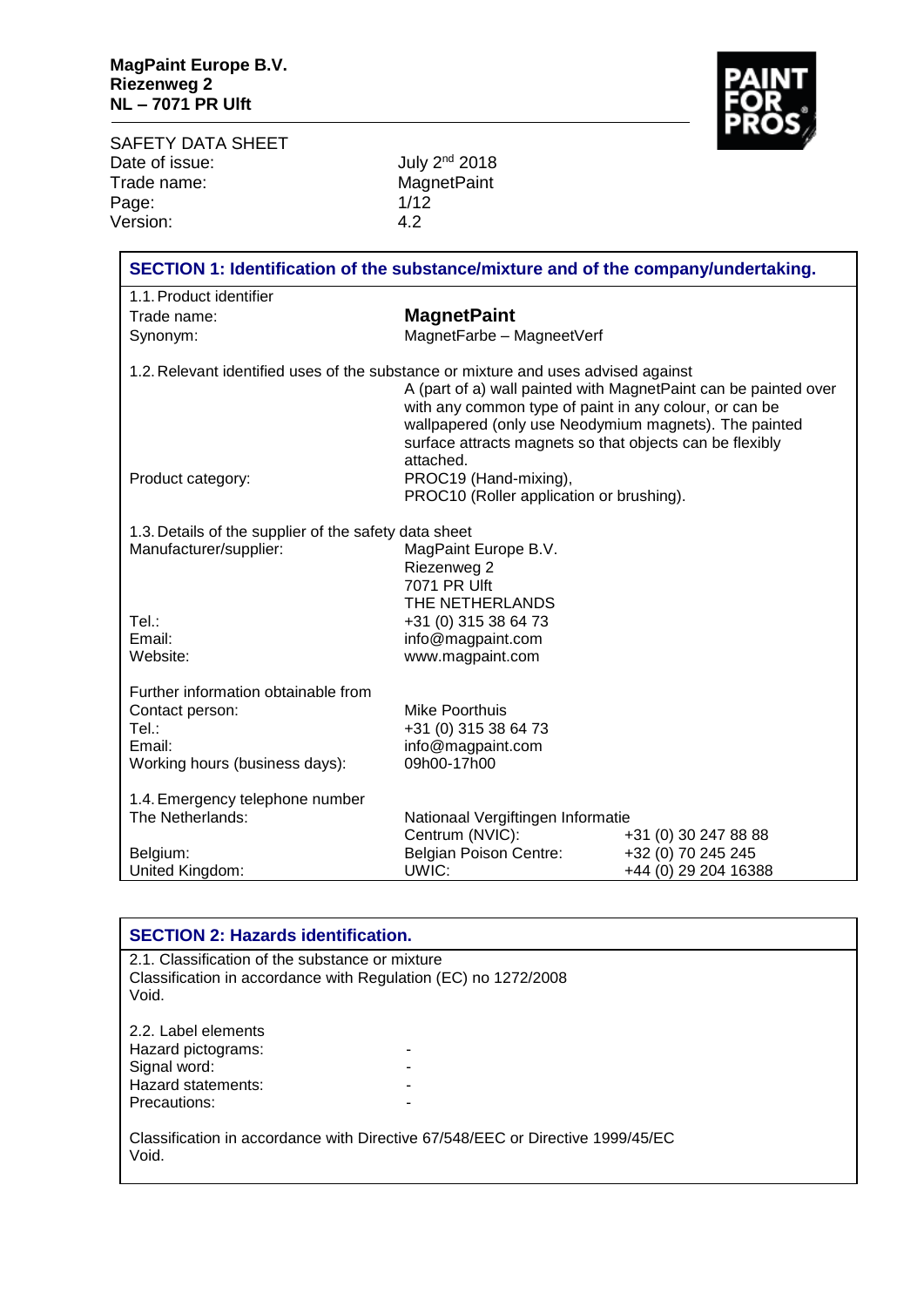

## SAFETY DATA SHEET Date of issue:<br>Trade name: Page: 2/12<br>Version: 22/12 Version:

July 2<sup>nd</sup> 2018<br>MagnetPaint<br>2/12

| Label elements                     |     |
|------------------------------------|-----|
| Hazard symbols:                    | -   |
| Classification of the labelling:   | -   |
| Risk phrase(s):                    |     |
| Safety advice:                     | ۰   |
|                                    |     |
| Hazard-determining components for  |     |
| labelling:                         | -   |
|                                    |     |
| 2.3. Other hazards                 | ۰   |
|                                    |     |
| Results of PBT and vPvB assessment |     |
| PBT:                               | No. |
| vPvB:                              | No. |

| <b>SECTION 3: Composition/information on ingredients.</b> |                                                                                                                  |
|-----------------------------------------------------------|------------------------------------------------------------------------------------------------------------------|
| 3.1. Substances<br>Not applicable.                        |                                                                                                                  |
| 3.2. Mixtures                                             |                                                                                                                  |
| Chemical description:                                     | Preparation comprising the following component(s), water base<br>and (other) unclassified components.            |
| Iron oxide                                                |                                                                                                                  |
| CAS#:<br>EC#                                              | 1309-38-2<br>215-169-8                                                                                           |
| $Index#$ :                                                |                                                                                                                  |
| REACH reg.#:                                              |                                                                                                                  |
| Content (W/W):                                            | $60 - 80 %$                                                                                                      |
| Danger, 1272/2008/EC:<br>Note:                            | Respirable crystalline silicon can be present in concentrations<br><1% (SWERF method, www.crystallinesilica.eu). |
| Titanium dioxide                                          |                                                                                                                  |
| $CAS#$ :                                                  | 13463-67-7                                                                                                       |
| EC#                                                       | 236-675-5                                                                                                        |
| Index#:                                                   |                                                                                                                  |
| REACH reg.#:                                              | 01-2119489379-17                                                                                                 |
| Content (W/W):                                            | $1 - 5%$                                                                                                         |
| Danger, 1272/2008/EC:                                     |                                                                                                                  |
| Full text of H- and EUH-phrase(s):                        | see section 16.                                                                                                  |

| <b>SECTION 4: First aid measures.</b>  |                                                             |
|----------------------------------------|-------------------------------------------------------------|
| 4.1. Description of first aid measures |                                                             |
| General information:                   | If in doubt or if symptoms persist, seek medical attention. |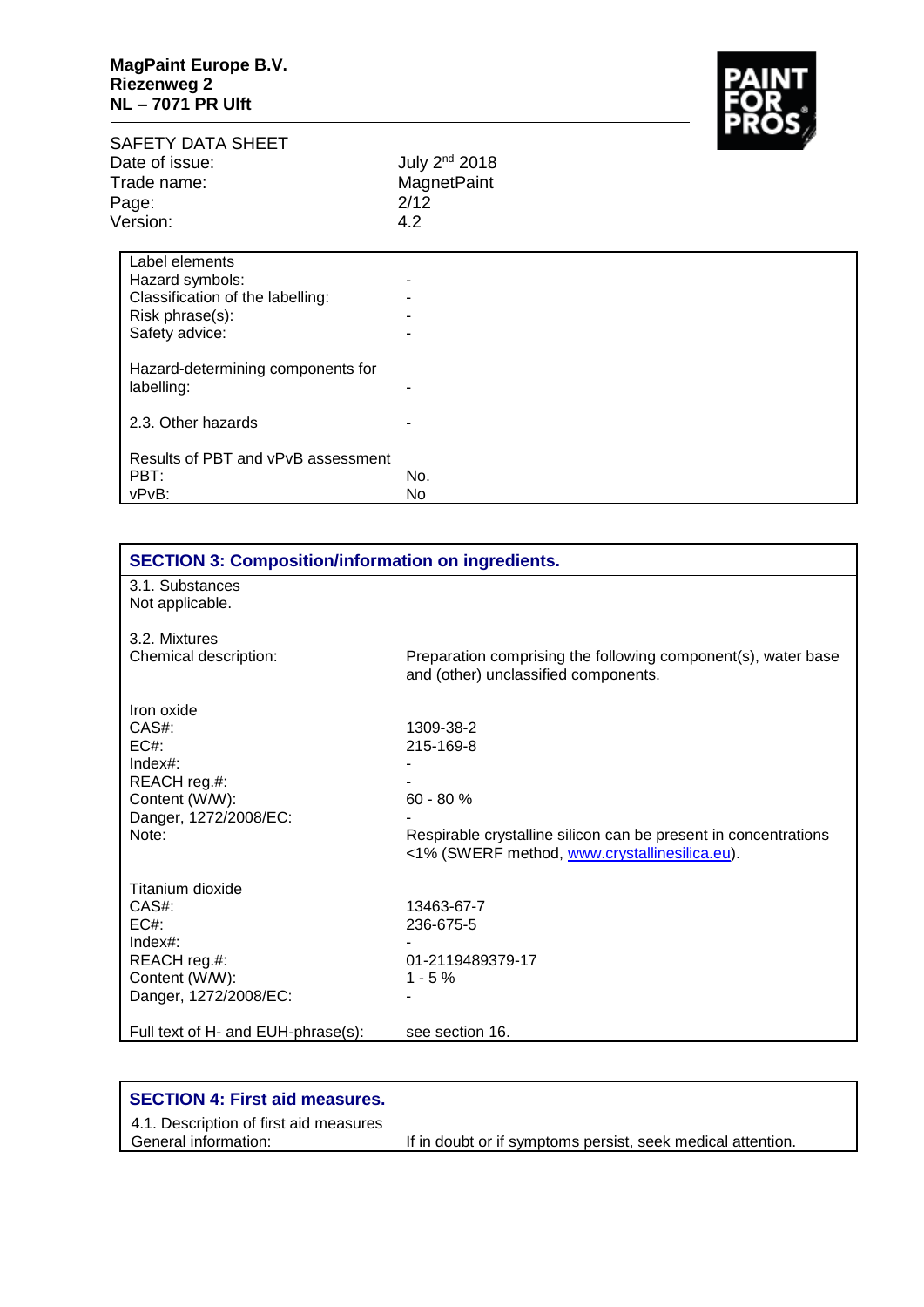

| SAFETY DATA SHEET |                           |
|-------------------|---------------------------|
| Date of issue:    | July 2 <sup>nd</sup> 2018 |
| Trade name:       | MagnetPaint               |
| Page:             | 3/12                      |
| Version:          | 4.2                       |

| Eye contact:                                                                    | Mild irritation, mechanical damage. Flush eyes thoroughly with<br>water (for at least 10 minutes) while holding eyelids open. Then<br>immediately consult a physician/ophthalmologist.                                            |  |
|---------------------------------------------------------------------------------|-----------------------------------------------------------------------------------------------------------------------------------------------------------------------------------------------------------------------------------|--|
| Skin contact:                                                                   | Remove mechanically, wash with plenty of soap and water,<br>liberally apply skin cream to clean skin. Consult a physician in<br>case of persistent pain or redness.                                                               |  |
| Ingestion:                                                                      | Rinse mouth with water and give two glasses of water to drink<br>(Never make an unconscious person drink fluids because of risk<br>of suffocation). Do NOT induce vomiting. If symptoms develop:<br>Get medical advice/attention. |  |
| If aerosol or vapour is inhaled                                                 |                                                                                                                                                                                                                                   |  |
| in high concentrations:                                                         | Take the person into the fresh air, keep him warm, let him rest.<br>If symptoms occur (e.g. breathing difficulties) medical attention<br>is required.                                                                             |  |
| 4.2. Most important symptoms and effects, both acute and delayed                |                                                                                                                                                                                                                                   |  |
| Inhalation:                                                                     | No known significant effects or critical hazards. Sanding dust of<br>reacted material may cause irritation of respiratory tract.                                                                                                  |  |
| Skin contact:                                                                   | By mechanical damage (particles): redness, irritation.                                                                                                                                                                            |  |
| Eye contact:                                                                    | By mechanical damage (particles): serious eye irritation,<br>redness and pain. Solid dust particles may damage the cornea.                                                                                                        |  |
| Ingestion:                                                                      | Irritation, harmful, stomach aches, diarrhoea, nausea, organ<br>damage.                                                                                                                                                           |  |
| 4.3. Indication of any immediate medical attention and special treatment needed |                                                                                                                                                                                                                                   |  |
|                                                                                 |                                                                                                                                                                                                                                   |  |

| Further medical treatment: | Symptomatic treatment and supportive therapy as prescribed. |
|----------------------------|-------------------------------------------------------------|
|                            |                                                             |

| <b>SECTION 5: Firefighting measures.</b> |  |
|------------------------------------------|--|
|                                          |  |

| 5.1. Extinguishing media<br>Suitable extinguishing media:  | Use CO <sub>2</sub> , ABC powder. Fight larger fires with water spray.<br>Unsuitable extinguishing media for safety reasons: Direct water stream may be ineffective.                                                                                                                                                                                 |  |
|------------------------------------------------------------|------------------------------------------------------------------------------------------------------------------------------------------------------------------------------------------------------------------------------------------------------------------------------------------------------------------------------------------------------|--|
| 5.2. Special hazards arising from the substance or mixture |                                                                                                                                                                                                                                                                                                                                                      |  |
| Special hazards:                                           | Not classified as flammable. In case of fire, hazardous and toxic<br>vapours may be released. Possible decomposition products are:<br>carbon monoxide and carbon dioxide.                                                                                                                                                                            |  |
| 5.3. Advice for fire-fighters                              |                                                                                                                                                                                                                                                                                                                                                      |  |
| Protection of fire-fighters:                               | For fire-fighters, mouth and nose protection with independent air<br>supply (breathing apparatus) and full (chemical) protective<br>clothing are mandatory. Use qualified personnel who are well<br>aware of the dangers of this product. After use, clean the<br>equipment thoroughly (shower, clean clothing thoroughly and<br>check suitability). |  |
| Additional information:                                    | If closed containers are exposed to fire, keep cool with water.                                                                                                                                                                                                                                                                                      |  |

| <b>SECTION 6: Accidental release measures.</b>      |
|-----------------------------------------------------|
| 6.1. Personal precautions, protective equipment and |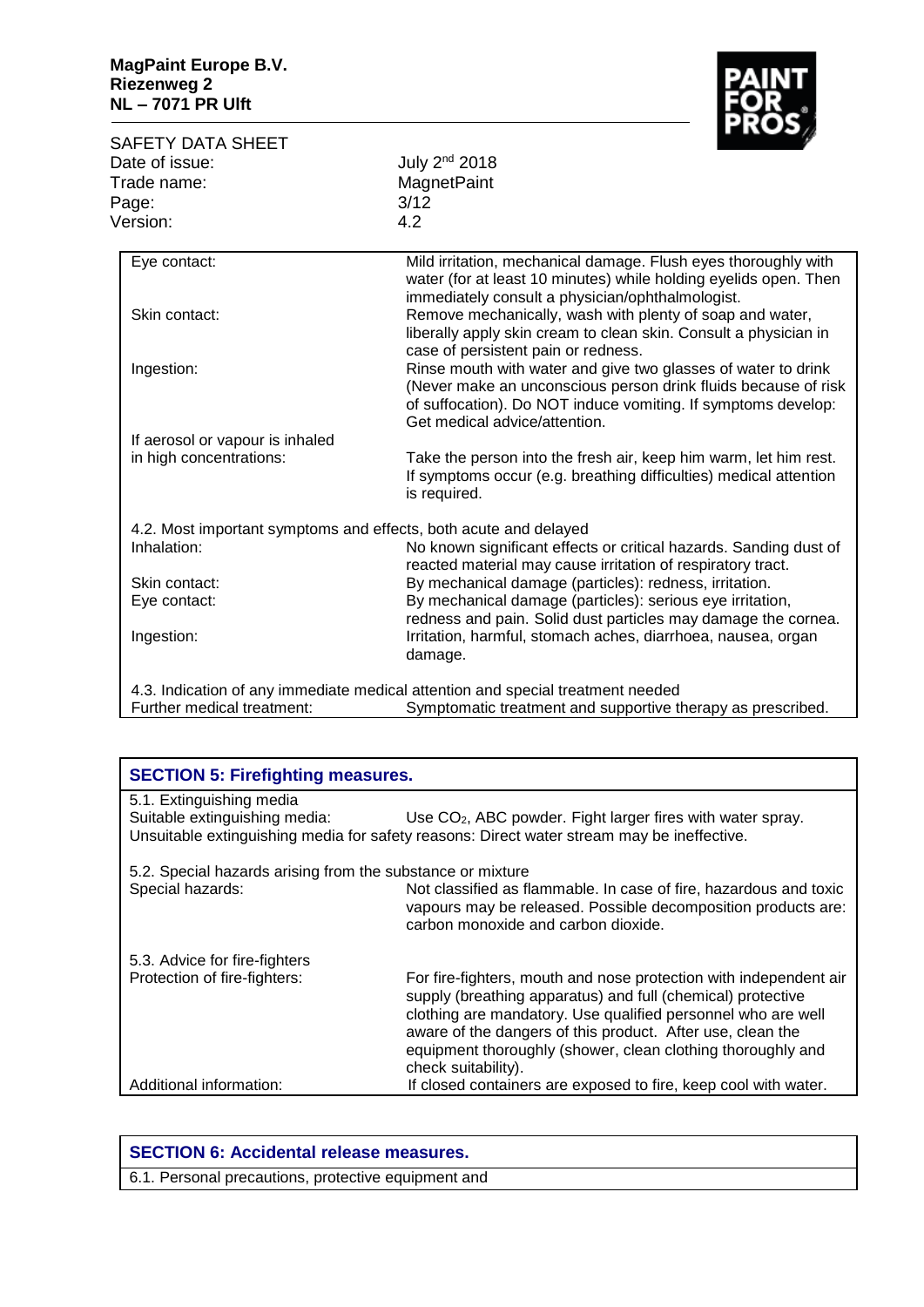

| <b>SAFETY DATA SHEET</b><br>Date of issue:<br>Trade name:<br>Page:<br>Version: | July 2 <sup>nd</sup> 2018<br>MagnetPaint<br>4/12<br>4.2                                                                                                                                                                     |
|--------------------------------------------------------------------------------|-----------------------------------------------------------------------------------------------------------------------------------------------------------------------------------------------------------------------------|
| emergency procedures                                                           | Wear appropriate personal protective equipment, including<br>safety glasses, personal protective clothing and chemical<br>resistant gloves when cleaning up major spillages. Ventilate the<br>area.                         |
| 6.2. Environmental precautions                                                 | Prevent product from entering sewers or surface water. If<br>significant quantities are being released in the environment,<br>inform the local authorities. Do not allow to enter the soil or<br>subsoil.                   |
| 6.3. Methods and material for containment and<br>cleaning up                   | Contain and collect spillages with non-combustible absorbent<br>materials e.g. sand, earth, vermiculite, diatomaceous earth and<br>place in a suitable container. Wash the spillage area clean with<br>water and detergent. |
| 6.4. Reference to other sections                                               | Information regarding safe handling - see section 7.<br>Information regarding personal protective equipment - see<br>section 8.<br>Information regarding disposal - see section 13.                                         |

| <b>SECTION 7: Handling and storage.</b>                                                                                                                                                                                                                                                            |                                                                                                                                                                                                                                                                                                           |  |
|----------------------------------------------------------------------------------------------------------------------------------------------------------------------------------------------------------------------------------------------------------------------------------------------------|-----------------------------------------------------------------------------------------------------------------------------------------------------------------------------------------------------------------------------------------------------------------------------------------------------------|--|
| 7.1. Precautions for safe handling                                                                                                                                                                                                                                                                 |                                                                                                                                                                                                                                                                                                           |  |
| Handling:                                                                                                                                                                                                                                                                                          | When handling observe the usual precautionary measures for<br>chemicals. Do not breathe vapour. Workers should wash hands<br>and face before eating, drinking and smoking. Material contains<br>metal particles as filler; mix carefully before use. Do not dilute or<br>mix with other (paint) products. |  |
| Information about fire - and explosion protection: No specific requirements                                                                                                                                                                                                                        |                                                                                                                                                                                                                                                                                                           |  |
| 7.2. Conditions for safe storage, including any incompatibilities                                                                                                                                                                                                                                  |                                                                                                                                                                                                                                                                                                           |  |
| Storage:                                                                                                                                                                                                                                                                                           | Keep container tightly closed in a cool, well-ventilated place.<br>Containers which are opened must be carefully resealed and<br>kept upright to prevent leakage. Keep away from direct sunlight<br>Avoid moisture from entering by keeping the containers tightly<br>closed when not in use.             |  |
|                                                                                                                                                                                                                                                                                                    | Requirements to be met by storerooms and receptacles: Preferably keep in the original packaging.                                                                                                                                                                                                          |  |
| Suitable packaging material:<br>Original packaging. Closed, coated tin or plastic can.<br>Suitable material for tanks and pipelines: Stainless steel, coated steel, polyethylene.<br>Information about storage in one common storage facility: Keep away from oxidants, strong bases and<br>acids. |                                                                                                                                                                                                                                                                                                           |  |
| Further information about storage conditions: Recommended storage temperature 1 - 49 °C.                                                                                                                                                                                                           |                                                                                                                                                                                                                                                                                                           |  |
| 7.3. Specific end use(s)                                                                                                                                                                                                                                                                           | No further relevant information available.                                                                                                                                                                                                                                                                |  |

## **SECTION 8: Exposure controls/personal protection.**

8.1. Control parameters.

Ingredients with limit values that require monitoring at the workplace: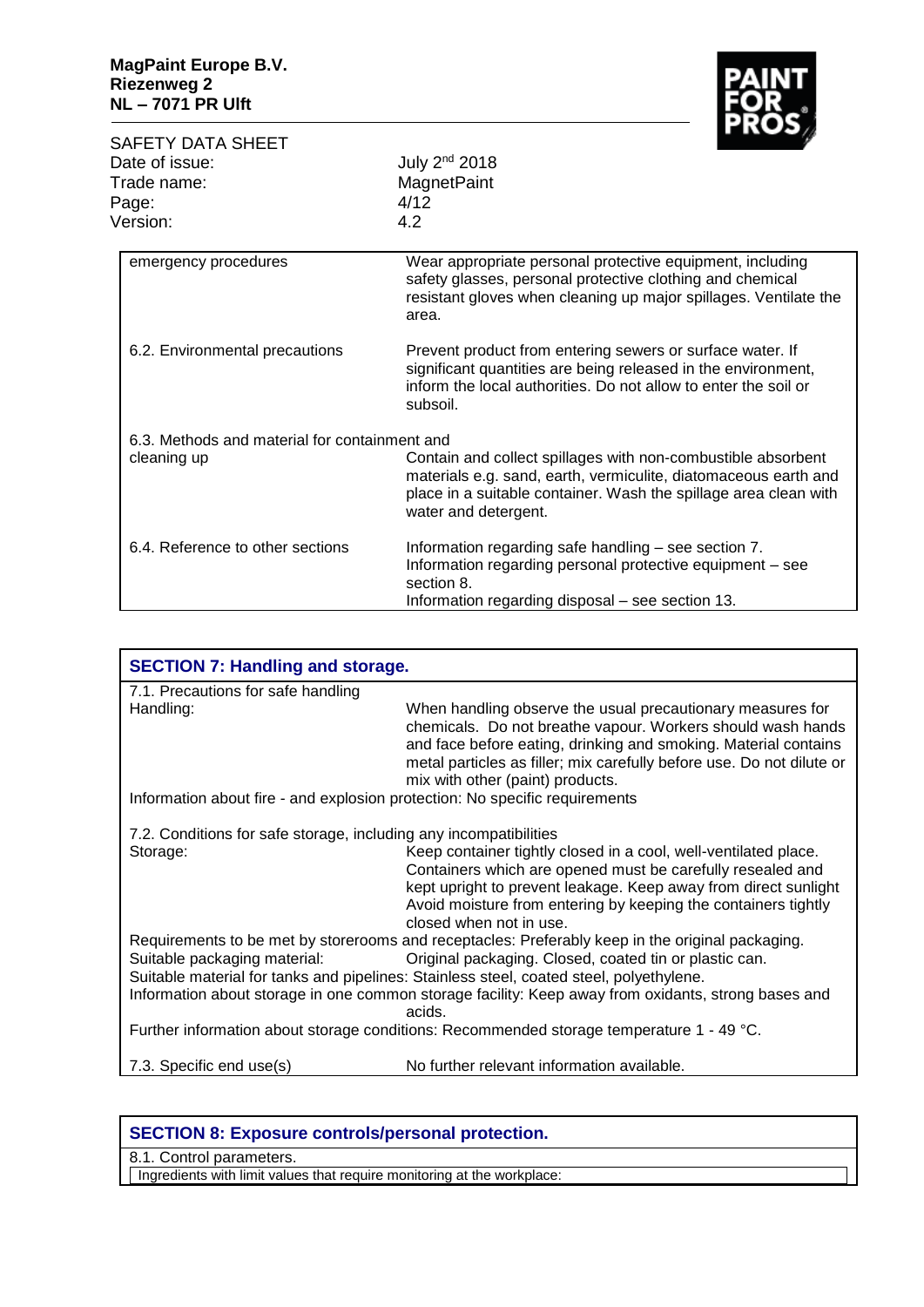

SAFETY DATA SHEET Date of issue:<br>Trade name: Page: 5/12<br>Version: 5/12 Version:

July 2<sup>nd</sup> 2018<br>MagnetPaint<br>5/12

| CAS#: 13463-67-7<br>$mg/m3$ (ppm)<br>TWA8h<br>10 (-) formerly Dutch value, France, England,<br>Belgium, Spain<br>6 (-) Denmark<br>5 (-) Norway, Austria, Sweden<br>3 (-) Switzerland<br>TWA 15 minutes<br>10 (-) Austria<br>Dangerous ingredients with DN(M)EL:<br>Product information:<br>Population /<br>Value<br>Unit<br>Exposure<br>Titanium dioxide<br><b>Effects</b><br>CAS#: 13463-67-7<br>DN(M)EL<br>mg/kg bw/day<br>Workers<br>Short-term<br>$\blacksquare$<br>dermal<br>Local<br>DN(M)EL<br>mg/m <sup>3</sup><br>Workers<br>Short-term<br>$\blacksquare$<br>inhalation<br>Local<br>DN(M)EL<br>Workers<br>mg/kg bw/day<br>Short-term<br>$\overline{\phantom{a}}$<br>dermal<br>Systemic<br>DN(M)EL<br>mg/m <sup>3</sup><br>Workers<br>Short-term<br>$\blacksquare$<br>Systemic<br>inhalation<br>DN(M)EL<br>mg/kg bw/day<br>Workers<br>Long-term<br>$\blacksquare$<br>dermal<br>Local<br>DN(M)EL<br>mg/m <sup>3</sup><br>Workers<br>10<br>Long-term<br>inhalation<br>Local<br>DN(M)EL<br>÷,<br>mg/kg bw/day<br>Workers<br>Long-term<br>dermal<br>Systemic<br>DN(M)EL<br>mg/m <sup>3</sup><br>Workers<br>Long-term<br>÷,<br>inhalation<br>Systemic<br>DN(M)EL<br>mg/kg bw/day<br>Short-term<br>General<br>÷,<br>dermal<br>population<br>Local<br>DN(M)EL<br>mg/m <sup>3</sup><br>Short-term<br>General<br>$\blacksquare$<br>inhalation<br>population<br>Local<br>DN(M)EL<br>Short-term<br>mg/kg bw/day<br>General<br>$\blacksquare$<br>dermal<br>population<br>Systemic<br>DN(M)EL<br>mg/m <sup>3</sup><br>General<br>Short-term<br>÷,<br>population<br>inhalation<br>Systemic<br>General<br>DN(M)EL<br>Short-term<br>mg/kg bw/day<br>Oral<br>population<br>Systemic<br>DN(M)EL<br>mg/kg bw/day<br>General<br>Long-term<br>$\blacksquare$<br>dermal<br>population<br>Systemic<br>DN(M)EL<br>mg/m <sup>3</sup><br>General<br>Long-term<br>$\overline{\phantom{a}}$<br>inhalation<br>population<br>Systemic<br>DN(M)EL<br>700<br>mg/kg bw/day<br>General<br>Long-term<br>oral<br>population<br>Systemic<br>DN(M)EL<br>mg/kg bw/day<br>Long-term<br>General<br>$\overline{\phantom{a}}$<br>dermal<br>population | Product information: | Titanium dioxide |  |       |
|--------------------------------------------------------------------------------------------------------------------------------------------------------------------------------------------------------------------------------------------------------------------------------------------------------------------------------------------------------------------------------------------------------------------------------------------------------------------------------------------------------------------------------------------------------------------------------------------------------------------------------------------------------------------------------------------------------------------------------------------------------------------------------------------------------------------------------------------------------------------------------------------------------------------------------------------------------------------------------------------------------------------------------------------------------------------------------------------------------------------------------------------------------------------------------------------------------------------------------------------------------------------------------------------------------------------------------------------------------------------------------------------------------------------------------------------------------------------------------------------------------------------------------------------------------------------------------------------------------------------------------------------------------------------------------------------------------------------------------------------------------------------------------------------------------------------------------------------------------------------------------------------------------------------------------------------------------------------------------------------------------------------------------------------------------------------------------------------------------------------|----------------------|------------------|--|-------|
|                                                                                                                                                                                                                                                                                                                                                                                                                                                                                                                                                                                                                                                                                                                                                                                                                                                                                                                                                                                                                                                                                                                                                                                                                                                                                                                                                                                                                                                                                                                                                                                                                                                                                                                                                                                                                                                                                                                                                                                                                                                                                                                    |                      |                  |  |       |
|                                                                                                                                                                                                                                                                                                                                                                                                                                                                                                                                                                                                                                                                                                                                                                                                                                                                                                                                                                                                                                                                                                                                                                                                                                                                                                                                                                                                                                                                                                                                                                                                                                                                                                                                                                                                                                                                                                                                                                                                                                                                                                                    |                      |                  |  |       |
|                                                                                                                                                                                                                                                                                                                                                                                                                                                                                                                                                                                                                                                                                                                                                                                                                                                                                                                                                                                                                                                                                                                                                                                                                                                                                                                                                                                                                                                                                                                                                                                                                                                                                                                                                                                                                                                                                                                                                                                                                                                                                                                    |                      |                  |  |       |
|                                                                                                                                                                                                                                                                                                                                                                                                                                                                                                                                                                                                                                                                                                                                                                                                                                                                                                                                                                                                                                                                                                                                                                                                                                                                                                                                                                                                                                                                                                                                                                                                                                                                                                                                                                                                                                                                                                                                                                                                                                                                                                                    |                      |                  |  |       |
|                                                                                                                                                                                                                                                                                                                                                                                                                                                                                                                                                                                                                                                                                                                                                                                                                                                                                                                                                                                                                                                                                                                                                                                                                                                                                                                                                                                                                                                                                                                                                                                                                                                                                                                                                                                                                                                                                                                                                                                                                                                                                                                    |                      |                  |  |       |
|                                                                                                                                                                                                                                                                                                                                                                                                                                                                                                                                                                                                                                                                                                                                                                                                                                                                                                                                                                                                                                                                                                                                                                                                                                                                                                                                                                                                                                                                                                                                                                                                                                                                                                                                                                                                                                                                                                                                                                                                                                                                                                                    |                      |                  |  |       |
|                                                                                                                                                                                                                                                                                                                                                                                                                                                                                                                                                                                                                                                                                                                                                                                                                                                                                                                                                                                                                                                                                                                                                                                                                                                                                                                                                                                                                                                                                                                                                                                                                                                                                                                                                                                                                                                                                                                                                                                                                                                                                                                    |                      |                  |  |       |
|                                                                                                                                                                                                                                                                                                                                                                                                                                                                                                                                                                                                                                                                                                                                                                                                                                                                                                                                                                                                                                                                                                                                                                                                                                                                                                                                                                                                                                                                                                                                                                                                                                                                                                                                                                                                                                                                                                                                                                                                                                                                                                                    |                      |                  |  |       |
|                                                                                                                                                                                                                                                                                                                                                                                                                                                                                                                                                                                                                                                                                                                                                                                                                                                                                                                                                                                                                                                                                                                                                                                                                                                                                                                                                                                                                                                                                                                                                                                                                                                                                                                                                                                                                                                                                                                                                                                                                                                                                                                    |                      |                  |  |       |
|                                                                                                                                                                                                                                                                                                                                                                                                                                                                                                                                                                                                                                                                                                                                                                                                                                                                                                                                                                                                                                                                                                                                                                                                                                                                                                                                                                                                                                                                                                                                                                                                                                                                                                                                                                                                                                                                                                                                                                                                                                                                                                                    |                      |                  |  |       |
|                                                                                                                                                                                                                                                                                                                                                                                                                                                                                                                                                                                                                                                                                                                                                                                                                                                                                                                                                                                                                                                                                                                                                                                                                                                                                                                                                                                                                                                                                                                                                                                                                                                                                                                                                                                                                                                                                                                                                                                                                                                                                                                    |                      |                  |  |       |
|                                                                                                                                                                                                                                                                                                                                                                                                                                                                                                                                                                                                                                                                                                                                                                                                                                                                                                                                                                                                                                                                                                                                                                                                                                                                                                                                                                                                                                                                                                                                                                                                                                                                                                                                                                                                                                                                                                                                                                                                                                                                                                                    |                      |                  |  |       |
|                                                                                                                                                                                                                                                                                                                                                                                                                                                                                                                                                                                                                                                                                                                                                                                                                                                                                                                                                                                                                                                                                                                                                                                                                                                                                                                                                                                                                                                                                                                                                                                                                                                                                                                                                                                                                                                                                                                                                                                                                                                                                                                    |                      |                  |  |       |
|                                                                                                                                                                                                                                                                                                                                                                                                                                                                                                                                                                                                                                                                                                                                                                                                                                                                                                                                                                                                                                                                                                                                                                                                                                                                                                                                                                                                                                                                                                                                                                                                                                                                                                                                                                                                                                                                                                                                                                                                                                                                                                                    |                      |                  |  |       |
|                                                                                                                                                                                                                                                                                                                                                                                                                                                                                                                                                                                                                                                                                                                                                                                                                                                                                                                                                                                                                                                                                                                                                                                                                                                                                                                                                                                                                                                                                                                                                                                                                                                                                                                                                                                                                                                                                                                                                                                                                                                                                                                    |                      |                  |  |       |
|                                                                                                                                                                                                                                                                                                                                                                                                                                                                                                                                                                                                                                                                                                                                                                                                                                                                                                                                                                                                                                                                                                                                                                                                                                                                                                                                                                                                                                                                                                                                                                                                                                                                                                                                                                                                                                                                                                                                                                                                                                                                                                                    |                      |                  |  |       |
|                                                                                                                                                                                                                                                                                                                                                                                                                                                                                                                                                                                                                                                                                                                                                                                                                                                                                                                                                                                                                                                                                                                                                                                                                                                                                                                                                                                                                                                                                                                                                                                                                                                                                                                                                                                                                                                                                                                                                                                                                                                                                                                    |                      |                  |  |       |
|                                                                                                                                                                                                                                                                                                                                                                                                                                                                                                                                                                                                                                                                                                                                                                                                                                                                                                                                                                                                                                                                                                                                                                                                                                                                                                                                                                                                                                                                                                                                                                                                                                                                                                                                                                                                                                                                                                                                                                                                                                                                                                                    |                      |                  |  |       |
|                                                                                                                                                                                                                                                                                                                                                                                                                                                                                                                                                                                                                                                                                                                                                                                                                                                                                                                                                                                                                                                                                                                                                                                                                                                                                                                                                                                                                                                                                                                                                                                                                                                                                                                                                                                                                                                                                                                                                                                                                                                                                                                    |                      |                  |  |       |
|                                                                                                                                                                                                                                                                                                                                                                                                                                                                                                                                                                                                                                                                                                                                                                                                                                                                                                                                                                                                                                                                                                                                                                                                                                                                                                                                                                                                                                                                                                                                                                                                                                                                                                                                                                                                                                                                                                                                                                                                                                                                                                                    |                      |                  |  |       |
|                                                                                                                                                                                                                                                                                                                                                                                                                                                                                                                                                                                                                                                                                                                                                                                                                                                                                                                                                                                                                                                                                                                                                                                                                                                                                                                                                                                                                                                                                                                                                                                                                                                                                                                                                                                                                                                                                                                                                                                                                                                                                                                    |                      |                  |  |       |
|                                                                                                                                                                                                                                                                                                                                                                                                                                                                                                                                                                                                                                                                                                                                                                                                                                                                                                                                                                                                                                                                                                                                                                                                                                                                                                                                                                                                                                                                                                                                                                                                                                                                                                                                                                                                                                                                                                                                                                                                                                                                                                                    |                      |                  |  |       |
|                                                                                                                                                                                                                                                                                                                                                                                                                                                                                                                                                                                                                                                                                                                                                                                                                                                                                                                                                                                                                                                                                                                                                                                                                                                                                                                                                                                                                                                                                                                                                                                                                                                                                                                                                                                                                                                                                                                                                                                                                                                                                                                    |                      |                  |  |       |
|                                                                                                                                                                                                                                                                                                                                                                                                                                                                                                                                                                                                                                                                                                                                                                                                                                                                                                                                                                                                                                                                                                                                                                                                                                                                                                                                                                                                                                                                                                                                                                                                                                                                                                                                                                                                                                                                                                                                                                                                                                                                                                                    |                      |                  |  |       |
|                                                                                                                                                                                                                                                                                                                                                                                                                                                                                                                                                                                                                                                                                                                                                                                                                                                                                                                                                                                                                                                                                                                                                                                                                                                                                                                                                                                                                                                                                                                                                                                                                                                                                                                                                                                                                                                                                                                                                                                                                                                                                                                    |                      |                  |  |       |
|                                                                                                                                                                                                                                                                                                                                                                                                                                                                                                                                                                                                                                                                                                                                                                                                                                                                                                                                                                                                                                                                                                                                                                                                                                                                                                                                                                                                                                                                                                                                                                                                                                                                                                                                                                                                                                                                                                                                                                                                                                                                                                                    |                      |                  |  |       |
|                                                                                                                                                                                                                                                                                                                                                                                                                                                                                                                                                                                                                                                                                                                                                                                                                                                                                                                                                                                                                                                                                                                                                                                                                                                                                                                                                                                                                                                                                                                                                                                                                                                                                                                                                                                                                                                                                                                                                                                                                                                                                                                    |                      |                  |  |       |
|                                                                                                                                                                                                                                                                                                                                                                                                                                                                                                                                                                                                                                                                                                                                                                                                                                                                                                                                                                                                                                                                                                                                                                                                                                                                                                                                                                                                                                                                                                                                                                                                                                                                                                                                                                                                                                                                                                                                                                                                                                                                                                                    |                      |                  |  |       |
|                                                                                                                                                                                                                                                                                                                                                                                                                                                                                                                                                                                                                                                                                                                                                                                                                                                                                                                                                                                                                                                                                                                                                                                                                                                                                                                                                                                                                                                                                                                                                                                                                                                                                                                                                                                                                                                                                                                                                                                                                                                                                                                    |                      |                  |  |       |
|                                                                                                                                                                                                                                                                                                                                                                                                                                                                                                                                                                                                                                                                                                                                                                                                                                                                                                                                                                                                                                                                                                                                                                                                                                                                                                                                                                                                                                                                                                                                                                                                                                                                                                                                                                                                                                                                                                                                                                                                                                                                                                                    |                      |                  |  |       |
|                                                                                                                                                                                                                                                                                                                                                                                                                                                                                                                                                                                                                                                                                                                                                                                                                                                                                                                                                                                                                                                                                                                                                                                                                                                                                                                                                                                                                                                                                                                                                                                                                                                                                                                                                                                                                                                                                                                                                                                                                                                                                                                    |                      |                  |  |       |
|                                                                                                                                                                                                                                                                                                                                                                                                                                                                                                                                                                                                                                                                                                                                                                                                                                                                                                                                                                                                                                                                                                                                                                                                                                                                                                                                                                                                                                                                                                                                                                                                                                                                                                                                                                                                                                                                                                                                                                                                                                                                                                                    |                      |                  |  |       |
|                                                                                                                                                                                                                                                                                                                                                                                                                                                                                                                                                                                                                                                                                                                                                                                                                                                                                                                                                                                                                                                                                                                                                                                                                                                                                                                                                                                                                                                                                                                                                                                                                                                                                                                                                                                                                                                                                                                                                                                                                                                                                                                    |                      |                  |  |       |
|                                                                                                                                                                                                                                                                                                                                                                                                                                                                                                                                                                                                                                                                                                                                                                                                                                                                                                                                                                                                                                                                                                                                                                                                                                                                                                                                                                                                                                                                                                                                                                                                                                                                                                                                                                                                                                                                                                                                                                                                                                                                                                                    |                      |                  |  |       |
|                                                                                                                                                                                                                                                                                                                                                                                                                                                                                                                                                                                                                                                                                                                                                                                                                                                                                                                                                                                                                                                                                                                                                                                                                                                                                                                                                                                                                                                                                                                                                                                                                                                                                                                                                                                                                                                                                                                                                                                                                                                                                                                    |                      |                  |  |       |
|                                                                                                                                                                                                                                                                                                                                                                                                                                                                                                                                                                                                                                                                                                                                                                                                                                                                                                                                                                                                                                                                                                                                                                                                                                                                                                                                                                                                                                                                                                                                                                                                                                                                                                                                                                                                                                                                                                                                                                                                                                                                                                                    |                      |                  |  |       |
|                                                                                                                                                                                                                                                                                                                                                                                                                                                                                                                                                                                                                                                                                                                                                                                                                                                                                                                                                                                                                                                                                                                                                                                                                                                                                                                                                                                                                                                                                                                                                                                                                                                                                                                                                                                                                                                                                                                                                                                                                                                                                                                    |                      |                  |  |       |
|                                                                                                                                                                                                                                                                                                                                                                                                                                                                                                                                                                                                                                                                                                                                                                                                                                                                                                                                                                                                                                                                                                                                                                                                                                                                                                                                                                                                                                                                                                                                                                                                                                                                                                                                                                                                                                                                                                                                                                                                                                                                                                                    |                      |                  |  |       |
|                                                                                                                                                                                                                                                                                                                                                                                                                                                                                                                                                                                                                                                                                                                                                                                                                                                                                                                                                                                                                                                                                                                                                                                                                                                                                                                                                                                                                                                                                                                                                                                                                                                                                                                                                                                                                                                                                                                                                                                                                                                                                                                    |                      |                  |  |       |
|                                                                                                                                                                                                                                                                                                                                                                                                                                                                                                                                                                                                                                                                                                                                                                                                                                                                                                                                                                                                                                                                                                                                                                                                                                                                                                                                                                                                                                                                                                                                                                                                                                                                                                                                                                                                                                                                                                                                                                                                                                                                                                                    |                      |                  |  |       |
|                                                                                                                                                                                                                                                                                                                                                                                                                                                                                                                                                                                                                                                                                                                                                                                                                                                                                                                                                                                                                                                                                                                                                                                                                                                                                                                                                                                                                                                                                                                                                                                                                                                                                                                                                                                                                                                                                                                                                                                                                                                                                                                    |                      |                  |  |       |
|                                                                                                                                                                                                                                                                                                                                                                                                                                                                                                                                                                                                                                                                                                                                                                                                                                                                                                                                                                                                                                                                                                                                                                                                                                                                                                                                                                                                                                                                                                                                                                                                                                                                                                                                                                                                                                                                                                                                                                                                                                                                                                                    |                      |                  |  |       |
|                                                                                                                                                                                                                                                                                                                                                                                                                                                                                                                                                                                                                                                                                                                                                                                                                                                                                                                                                                                                                                                                                                                                                                                                                                                                                                                                                                                                                                                                                                                                                                                                                                                                                                                                                                                                                                                                                                                                                                                                                                                                                                                    |                      |                  |  | Local |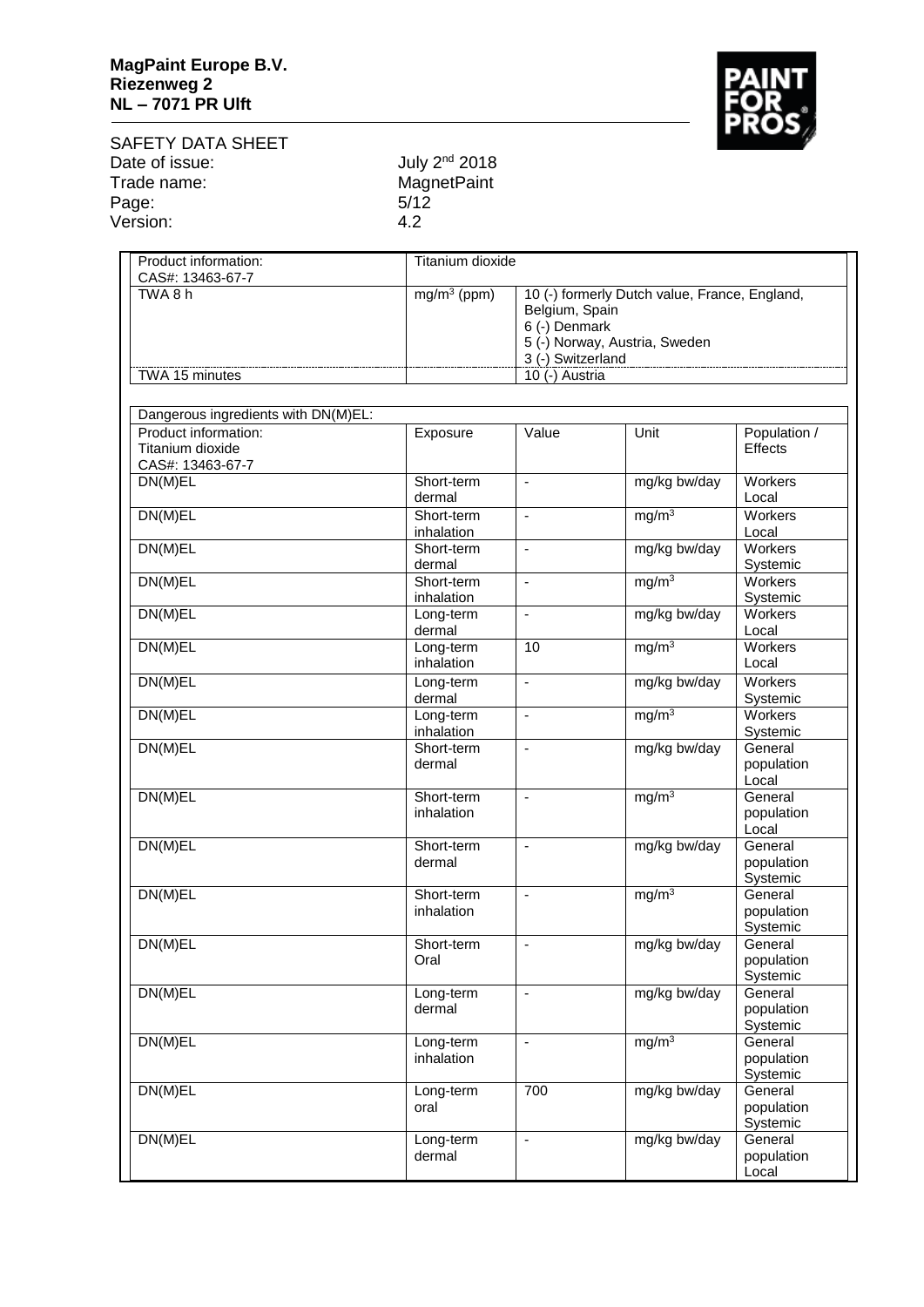

SAFETY DATA SHEET Date of issue: July 2<sup>nd</sup> 2018 Trade name: MagnetPaint Page: 6/12 Version: 4.2

| DN(M)EL                                                      | Long-term<br>inhalation                                                                                                                                          | 10        | mg/m <sup>3</sup>     | General<br>population<br>Local |
|--------------------------------------------------------------|------------------------------------------------------------------------------------------------------------------------------------------------------------------|-----------|-----------------------|--------------------------------|
| Dangerous ingredients with PNEC:                             |                                                                                                                                                                  |           |                       |                                |
| Product information:<br>Titanium dioxide<br>CAS#: 13463-67-7 | Value                                                                                                                                                            | Unit      | Compartment           |                                |
| <b>PNEC</b>                                                  | 0.127                                                                                                                                                            | mq/l      | Fresh water           |                                |
| <b>PNEC</b>                                                  |                                                                                                                                                                  | mq/l      | Marine water          |                                |
| <b>PNEC</b>                                                  | 0.61                                                                                                                                                             | mq/l      | Intermittent releases |                                |
| <b>PNEC</b>                                                  | 100                                                                                                                                                              | mg/l      |                       | STP (sewage treatment plant)   |
| PNEC                                                         | 1000                                                                                                                                                             | mg/kg dwt | Sediment fresh water  |                                |
| <b>PNEC</b>                                                  | 100                                                                                                                                                              | mg/kg dwt | Sediment marine water |                                |
| <b>PNEC</b>                                                  | 100                                                                                                                                                              | mg/kg wwt | Soil                  |                                |
| <b>PNEC</b>                                                  | 1667                                                                                                                                                             | mq/l      | Oral                  |                                |
| 8.2. Exposure controls                                       |                                                                                                                                                                  |           |                       |                                |
| Personal protection:<br>Mauth and none protection.           | Do not smoke, eat or drink whilst working. Wear suitable<br>protective clothing (preferably cotton).<br>Bequired in inquificiently ventilated working erese Meer |           |                       |                                |



Mouth and nose protection: Required in insufficiently ventilated working areas. Wear suitable autonomous breathing apparatus in case of insufficient ventilation or if required by company regulations. Skin and body: Wear suitable protective clothing (overalls, preferably thick

cotton or disposable protective suit), gloves and eye/face protection. Wash hands before breaks and at the end of work. Remove immediately all contaminated clothing. Store working clothes separately. Do not use solvents or thinner. Hands: Wash hands before breaks and at the end of work. Wear protective gloves if skin contact may occur (EN 374). Selection of the glove material on consideration of the penetration times, rates of diffusion and degradation (e.g. nitrile rubber, minimum layer thickness: 0.4 mm, butyl rubber (0.7 mm) or PVC (0.7

mm), for breakthrough time > 480 minutes, level 6).Do not rub eyes with dirty hands.

Eyes: Safety goggles with side-shields (EN 166). Eye shower.

Measuring procedures: In order to establish compliance with an exposure limit and to establish that exposure is properly controlled, it may be necessary to determine the concentration of the substances in the inhalation zone or in the general workspace.

Environmental exposure control: Do not disperse product residues into the environment.

| <b>SECTION 9: Physical and chemical properties.</b>        |                          |  |
|------------------------------------------------------------|--------------------------|--|
| 9.1. Information on basic physical and chemical properties |                          |  |
| General information                                        |                          |  |
| Appearance                                                 |                          |  |
| Form:                                                      | Liquid (highly viscous). |  |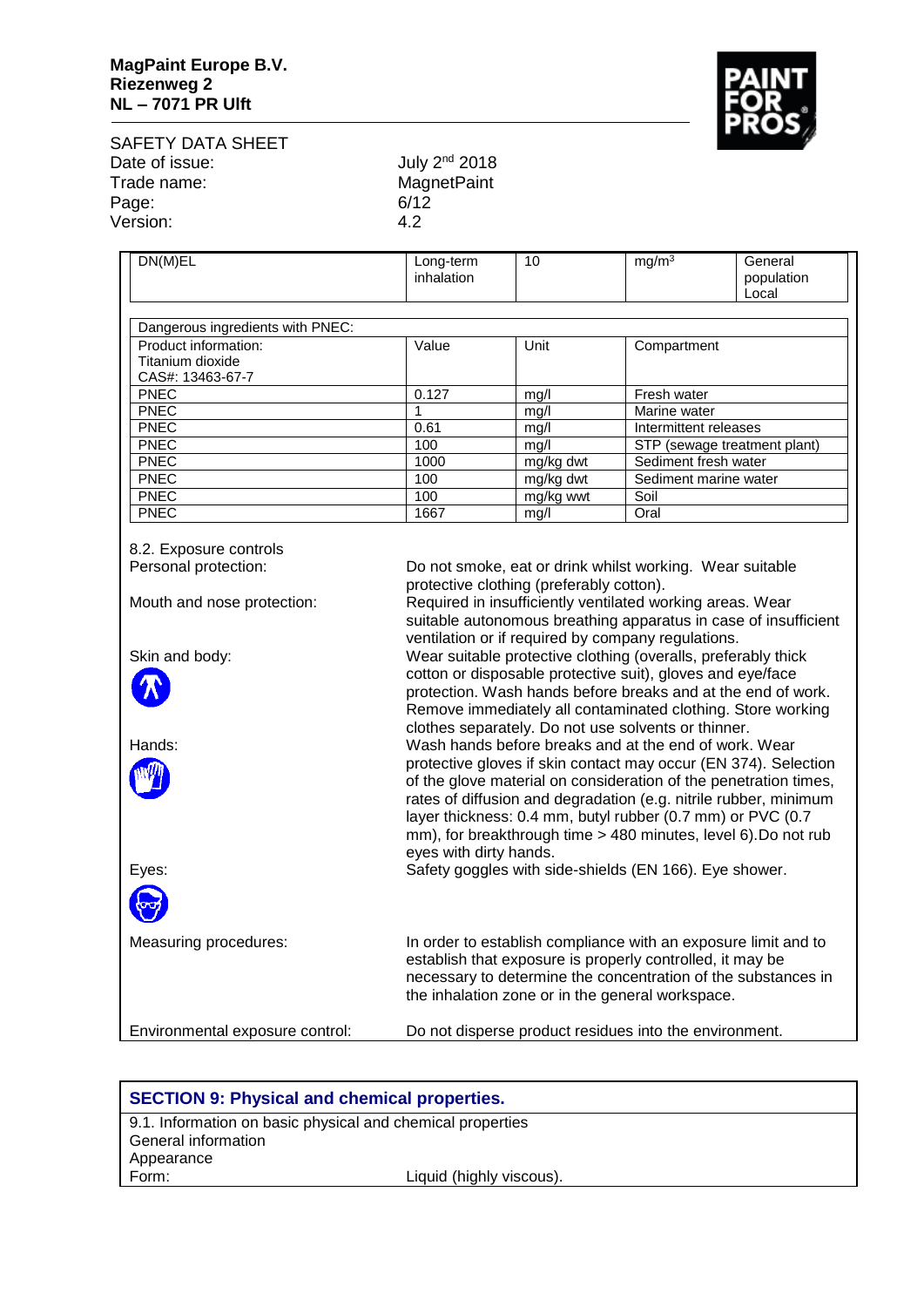

| <b>SAFETY DATA SHEET</b>                 |                                                          |
|------------------------------------------|----------------------------------------------------------|
| Date of issue:                           | July 2 <sup>nd</sup> 2018                                |
| Trade name:                              | <b>MagnetPaint</b>                                       |
| Page:                                    | 7/12                                                     |
| Version:                                 | 4.2                                                      |
|                                          |                                                          |
| Colour:                                  | Dark grey.                                               |
| Odour:                                   | Slightly irritant.                                       |
| Odour threshold:                         | Not determined.                                          |
| pH-value:                                | Not determined.                                          |
| Change in condition                      |                                                          |
| Melting point/melting range:             | Not determined.                                          |
| Initial boiling point and boiling range: | Not determined.                                          |
| Flash point:                             | $>100$ °C.                                               |
| Flammability (solid, gas):               | Not determined.                                          |
| Auto-ignition temperature:               | Not determined.                                          |
| <b>Explosive limits</b>                  |                                                          |
| Lower:                                   | Not determined.                                          |
| Upper:                                   | Not determined.                                          |
| Vapour pressure:                         | Not determined.                                          |
| Vapour density:                          | Not determined.                                          |
| Relative density:                        | 2.4 (water = 1).                                         |
| Solubility in/miscibility with water:    | Freely soluble.                                          |
| Partition coefficient (n-octanol/water): | Not determined.                                          |
| Decomposition temperature:               | Not determined.                                          |
| Viscosity                                |                                                          |
| Dynamic:                                 | Not determined.                                          |
| Kinematic:                               | 135 KU at 25 °C (Stormer viscometer, ASTM Method D-562). |
| Explosive properties:                    | Not determined.                                          |
| Oxidising properties:                    | Not determined.                                          |
| 9.2. Other information                   |                                                          |
| VOC content:                             | No VOC.                                                  |

| <b>SECTION 10: Stability and reactivity.</b>                         |                                                                                                                                                                                                            |  |
|----------------------------------------------------------------------|------------------------------------------------------------------------------------------------------------------------------------------------------------------------------------------------------------|--|
| 10.1. Reactivity                                                     | No specific data available.                                                                                                                                                                                |  |
| 10.2. Chemical stability<br>Thermal decomposition/                   | Stable under normal conditions.                                                                                                                                                                            |  |
| Conditions to avoid:                                                 | No specific data available.                                                                                                                                                                                |  |
| 10.3. Possibility of hazardous reactions No specific data available. |                                                                                                                                                                                                            |  |
| 10.4. Conditions to avoid                                            | Avoid high and low temperatures (loss of quality).                                                                                                                                                         |  |
| 10.5. Incompatible materials                                         | Keep separate from oxidizing agents, strong bases and acids.                                                                                                                                               |  |
| 10.6. Hazardous decomposition<br>products                            | Unlikely at the recommended storage temperature and under<br>normal conditions of use. In case of combustion: formation of<br>toxic and corrosive gases/vapours: carbon monoxide, carbon<br>dioxide, fume. |  |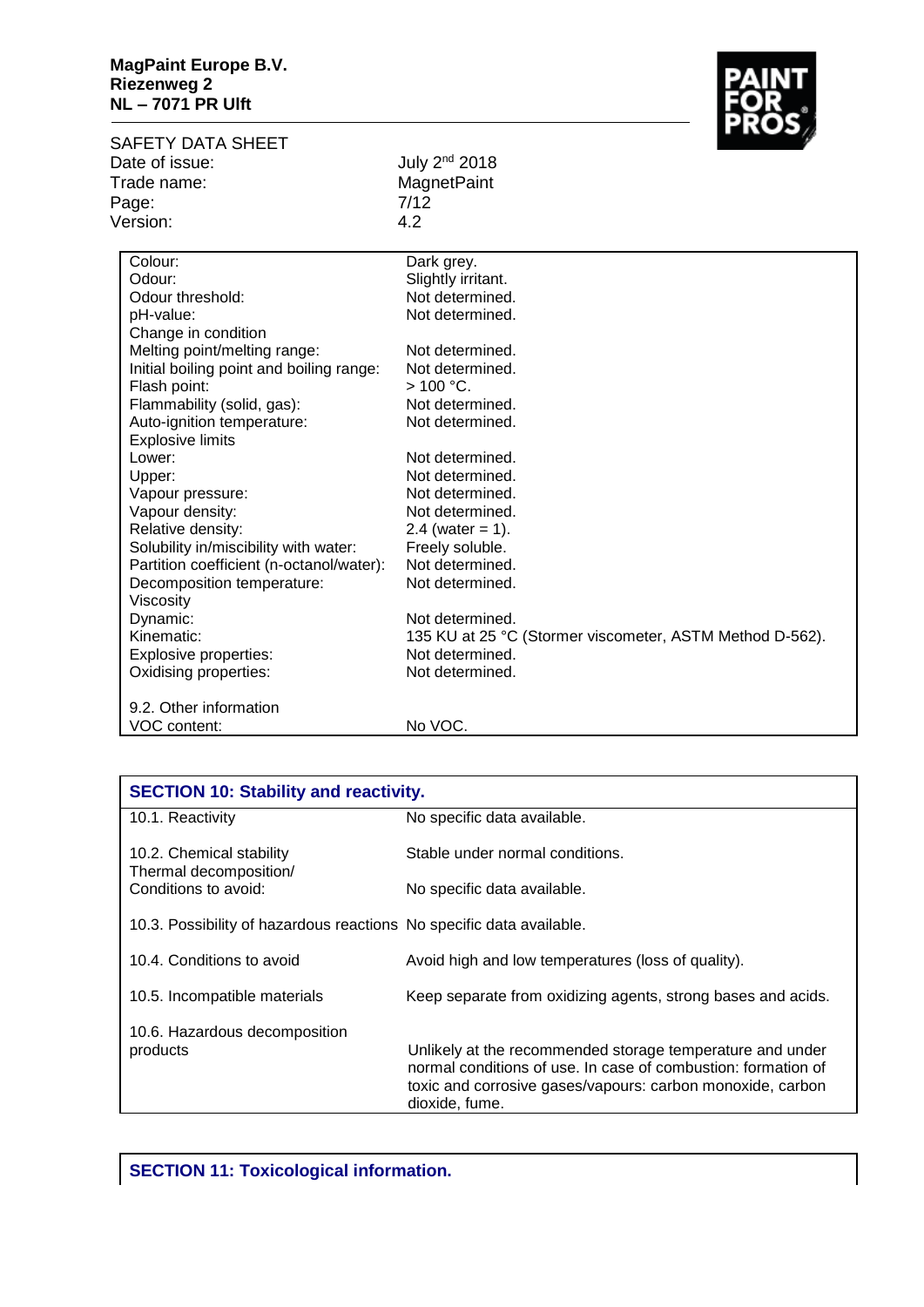

| SAFETY DATA SHEET                                                             |                           |                                                                                                  |
|-------------------------------------------------------------------------------|---------------------------|--------------------------------------------------------------------------------------------------|
| Date of issue:                                                                | July 2 <sup>nd</sup> 2018 |                                                                                                  |
| Trade name:                                                                   | <b>MagnetPaint</b>        |                                                                                                  |
| Page:                                                                         | 8/12                      |                                                                                                  |
| Version:                                                                      | 4.2                       |                                                                                                  |
|                                                                               |                           |                                                                                                  |
| 11.1. Toxicology information                                                  |                           |                                                                                                  |
| Acute toxicity.                                                               |                           |                                                                                                  |
| LD/LC50 values relevant for classification:                                   |                           |                                                                                                  |
| Product information:                                                          | Titanium dioxide          |                                                                                                  |
| CAS#: 13463-67-7                                                              |                           |                                                                                                  |
| Oral                                                                          | LD50                      | $>$ 5000 mg/kg (rat female, OECD425)                                                             |
| Inhalation<br>Dermal                                                          | LC50(4 h)<br>LD50         | 6.82 mg/m <sup>3</sup> (rat male)                                                                |
|                                                                               |                           |                                                                                                  |
| product.<br>Primary irritant effect.                                          |                           | The following health risk assessment is based on an assessment of the various ingredients in the |
| Effects on the eyes:                                                          |                           | By mechanical damage (particles): irritation, serious eye                                        |
|                                                                               |                           | irritation, redness and pain. Solid dust particles may damage                                    |
|                                                                               | the cornea.               |                                                                                                  |
| Effects on the skin:                                                          |                           | By mechanical damage (particles): redness, irritation.                                           |
| Chronic effects:                                                              | Not classified.           |                                                                                                  |
| Mutagenicity of reproductive cells:                                           | Not classified.           |                                                                                                  |
| Reproductive and                                                              |                           |                                                                                                  |
|                                                                               |                           |                                                                                                  |
| developmental toxicity:                                                       | Not classified.           |                                                                                                  |
| Sensitisation:                                                                | Not classified.           |                                                                                                  |
|                                                                               |                           |                                                                                                  |
| CMR effects (carcinogenicity, mutagenicity and toxicity for<br>reproduction): |                           | Not classified. See section 15.                                                                  |

| <b>SECTION 12: Ecological information.</b>                              |                                           |                                                                                                                                                           |
|-------------------------------------------------------------------------|-------------------------------------------|-----------------------------------------------------------------------------------------------------------------------------------------------------------|
| 12.1. Toxicity<br>Ecotoxicity from the components.<br>Aquatic toxicity: |                                           |                                                                                                                                                           |
| Product information:<br>CAS#: 13463-67-7                                | Titanium dioxide                          |                                                                                                                                                           |
| Fish<br>Water flea<br>Algae                                             | LC50 (96 h)<br>EL50 (48 h)<br>EC50 (72 h) | > 10,000 mg/l (Cyprinodon variegatus, OECD 203)<br>> 100 mg/l (Daphnia magna, OECD 202)<br>61 mg/l (Pseudokirchnerella subcapitata, EPA-<br>600/9-78-018) |
| product.                                                                |                                           | The following ecological risk assessment is based on an assessment of the various ingredients in the                                                      |
| 12.2. Persistence and degradability                                     |                                           | Contains inorganic components.                                                                                                                            |
| 12.3. Bioaccumulative potential                                         |                                           | Significant accumulation in organisms is not to be expected.                                                                                              |
| 12.4. Mobility in soil                                                  |                                           | The product is (partially) soluble in water.                                                                                                              |
| Further ecological information.<br>General information:                 |                                           |                                                                                                                                                           |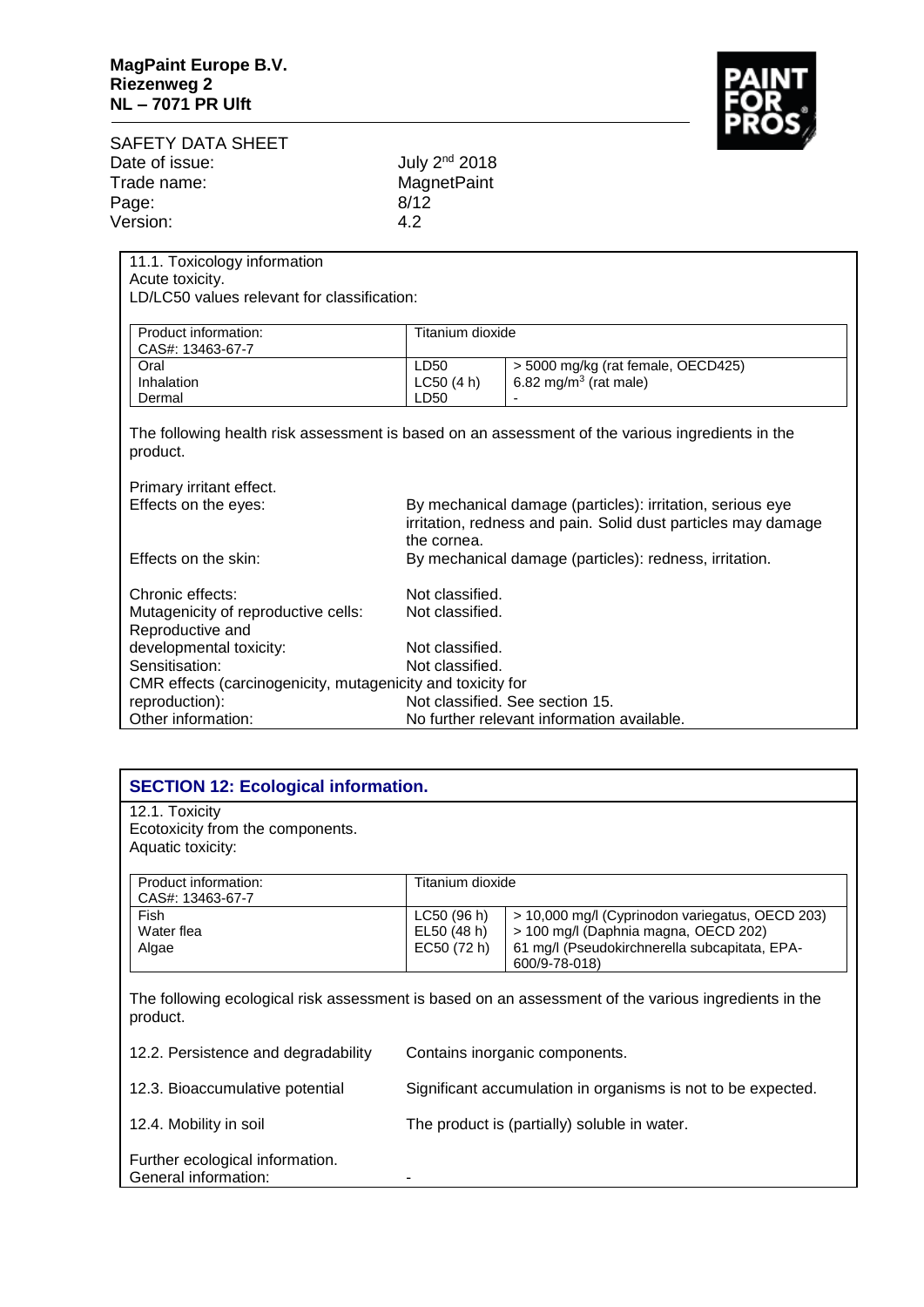

SAFETY DATA SHEET<br>Date of issue: Date of issue: July 2<sup>nd</sup> 2018<br>Trade name: MagnetPaint Page: Version: 4.2

MagnetPaint<br>9/12

12.5. Results of PBT and<br>vPvB assessment

The product does not meet all of the assessment criteria for persistence, bioaccumulation and toxicity and hence is not considered to be PBT or vPvB. Not dangerous for the ozone layer.

|  | 12.6. Other adverse effects |  |
|--|-----------------------------|--|
|  |                             |  |

| <b>SECTION 13: Disposal considerations.</b> |                                                                                                                                                                                                                                                                                                                                                                                                                                                 |
|---------------------------------------------|-------------------------------------------------------------------------------------------------------------------------------------------------------------------------------------------------------------------------------------------------------------------------------------------------------------------------------------------------------------------------------------------------------------------------------------------------|
| 13.1. Waste treatment methods               |                                                                                                                                                                                                                                                                                                                                                                                                                                                 |
| Product waste:                              | May be brought to a supervised incineration plant in compliance<br>with local regulations. The generation of waste should be<br>avoided or minimised wherever possible. If this is not possible,<br>destroy in an approved incineration facility, where flue gases<br>and other toxic combustion products are washed and<br>neutralised. Waste, even small quantities, should never be<br>poured down drains of discharged in surface water.    |
| Eural code for waste:                       | 08 01 12. WASTES FROM THE MANUFACTURE,<br>FORMULATION, SUPPLY AND USE (MFSU) OF COATINGS<br>(PAINTS, VARNISHES AND VITREOUS ENAMELS),<br>ADHESIVES, SEALANTS AND PRINTING INKS, wastes from<br>MFSU of adhesives and sealants (including waterproofing<br>products); waste paint and varnish other than those mentioned<br>in 08 01 11.<br>Depending on branch of industry and production process, also<br>other EURAL codes may be applicable. |
| Uncleaned packaging.                        |                                                                                                                                                                                                                                                                                                                                                                                                                                                 |
| Recommendation:                             | Disposal must be made according to official regulations. Empty<br>the packaging with care. Do not contaminate soil, water or<br>environment with the waste container. Comply with local<br>regulations with regard to the recovery or disposal of waste.                                                                                                                                                                                        |
| Eural code for packaging:                   | 20 01 27*, MUNICIPAL WASTES AND SIMILAR<br>COMMERCIAL, INDUSTRIAL AND INSTITUTIONAL WASTES<br>INCLUDING SEPARATELY COLLECTED FRACTIONS, paints,<br>inks, adhesives and resins containing dangerous substances.<br>Classified as hazardous waste.                                                                                                                                                                                                |

| <b>SECTION 14: Transport information.</b> |  |  |
|-------------------------------------------|--|--|
| Land transport ADR/RID (cross-border).    |  |  |
| ADR/GGVSEB class:                         |  |  |
| Hazard identification number:             |  |  |
| UN number:                                |  |  |
| Packing group:                            |  |  |
| Label:                                    |  |  |
| Special marking:                          |  |  |
| UN proper shipping name:                  |  |  |
| Tunnel restriction code:                  |  |  |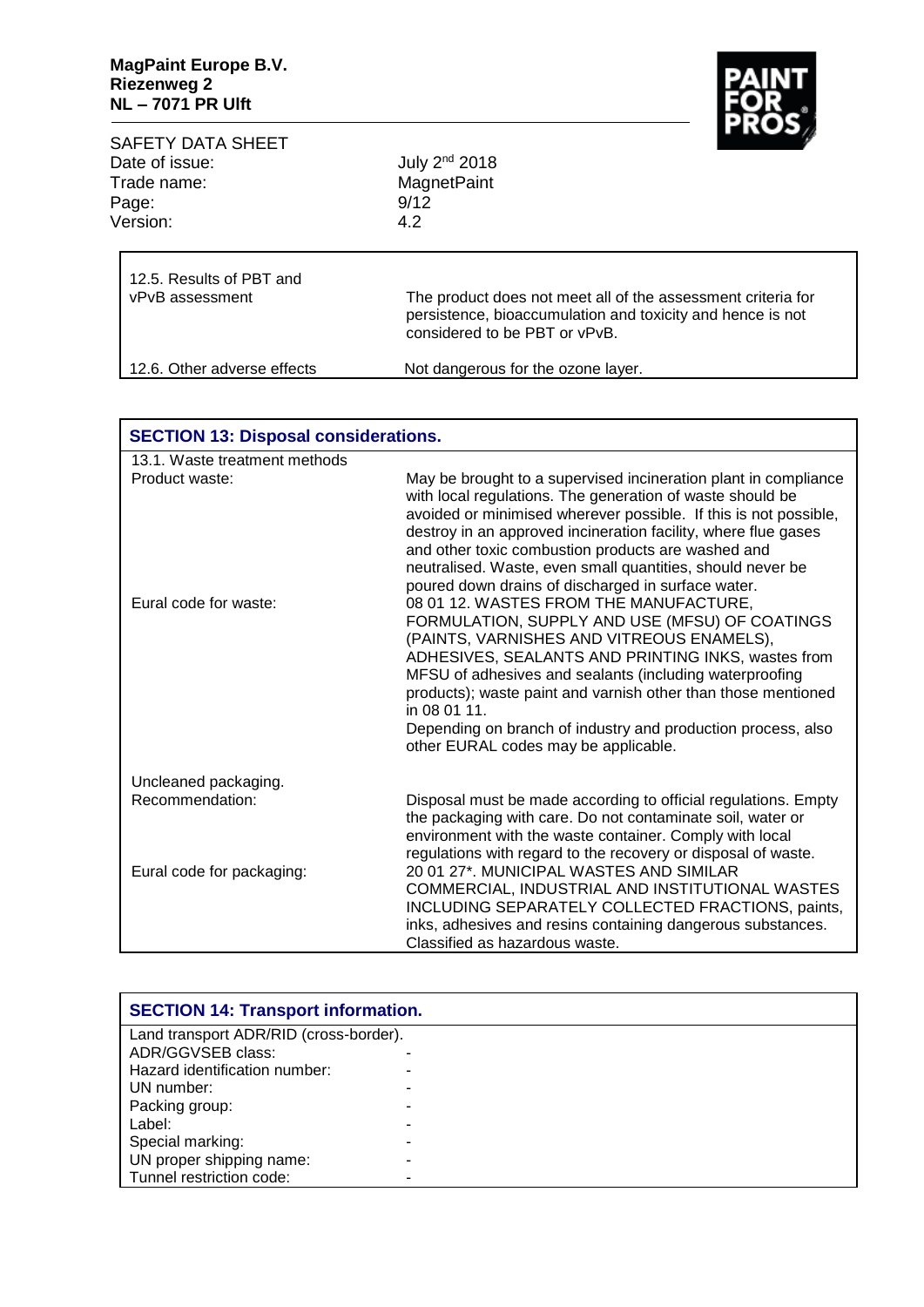

SAFETY DATA SHEET Date of issue:<br>Trade name: Page:  $10<sup>7</sup>$ <br>Version:  $4.2$ Version:

July 2<sup>nd</sup> 2018<br>MagnetPaint<br>10/12

| Note:                                                         | Not a dangerous good according to the transport regulations. |
|---------------------------------------------------------------|--------------------------------------------------------------|
|                                                               |                                                              |
| Inland shipping ADN/ADR.<br>ADN/R-class:                      |                                                              |
| UN number:                                                    |                                                              |
|                                                               |                                                              |
| Environmental hazards:                                        |                                                              |
|                                                               |                                                              |
| Maritime transport IMDG.<br>IMDG-class:                       |                                                              |
|                                                               |                                                              |
| UN number:                                                    |                                                              |
| Label:                                                        |                                                              |
| Packing group:                                                |                                                              |
| Maximum quantity:                                             |                                                              |
| EMS number:                                                   |                                                              |
| Stowage and segregation:                                      |                                                              |
| Marine pollutant:                                             |                                                              |
| Proper shipping name:                                         |                                                              |
|                                                               |                                                              |
| Air transport ICAO-TI and IATA-DGR.                           |                                                              |
| ICAO/IATA-class:                                              |                                                              |
| UN number:                                                    |                                                              |
| Label:                                                        |                                                              |
| Packing group:                                                |                                                              |
| Proper shipping name:                                         |                                                              |
| 14.1. UN number                                               | Void.                                                        |
|                                                               |                                                              |
| 14.2. UN proper shipping name                                 | Void.                                                        |
|                                                               |                                                              |
| 14.3. Transport hazard class(es)                              | Void.                                                        |
|                                                               |                                                              |
| 14.4. Packing group                                           | Void.                                                        |
|                                                               |                                                              |
| 14.5. Environmental hazards                                   | Void.                                                        |
|                                                               |                                                              |
| 14.6. Special precautions for user                            | None.                                                        |
|                                                               |                                                              |
| 14.7. Transport in bulk according to Annex II of MARPOL 73/78 |                                                              |
| and the IBC Code                                              | Void.                                                        |

| <b>SECTION 15: Regulatory information.</b> |                                                                                                                                                                                                                                                                                                                                                                      |  |
|--------------------------------------------|----------------------------------------------------------------------------------------------------------------------------------------------------------------------------------------------------------------------------------------------------------------------------------------------------------------------------------------------------------------------|--|
| National regulations:                      | 15.1. Safety, health and environmental regulations/legislation specific for the substance or mixture                                                                                                                                                                                                                                                                 |  |
| EN 71-3:                                   | Safety of toys. Reacted material complies with this standard,<br>avoid damage in the form of scratches due to the potential<br>release of particles. Migration of certain elements (test report<br>0533/3220, Eurofins Scientific/test report 007.64082/01.01 TNO<br>Industry). Material contains less than 1.5 mg/kg of lead and less<br>than 0.1 mg/kg of cadmium. |  |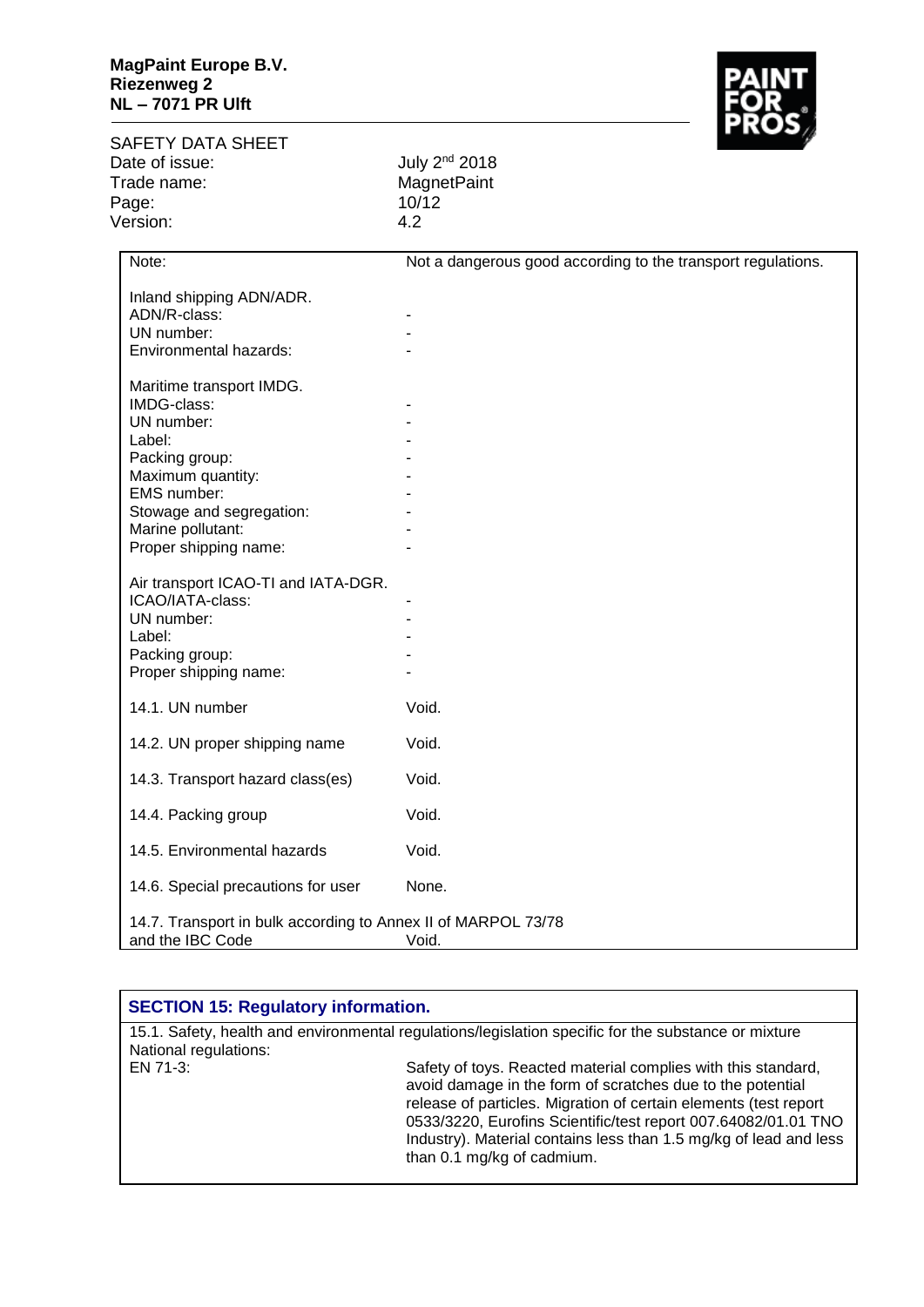

SAFETY DATA SHEET Date of issue:<br>Trade name: Page: 11/12 Version: 4.2

July 2<sup>nd</sup> 2018<br>MagnetPaint<br>11/12

| EU regulations and directives which affect this mixture (not yet directly or indirectly mentioned): |                                                                 |  |  |
|-----------------------------------------------------------------------------------------------------|-----------------------------------------------------------------|--|--|
| Directive 89/686/EEC                                                                                | Personal protective equipment (is to be replaced from           |  |  |
|                                                                                                     | 21 April 2018 by regulation (EU) 2016/425).                     |  |  |
| Directive 98/24/EC                                                                                  | Risks related to chemical agents at work.                       |  |  |
| Directive 2004/42/EC                                                                                | On the limitation of emissions of volatile organic compounds    |  |  |
|                                                                                                     | due to the use of organic solvents in certain paints and        |  |  |
|                                                                                                     | varnishes.                                                      |  |  |
|                                                                                                     | VOC content: nil/low.                                           |  |  |
| <b>RAC</b>                                                                                          | Committee for Risk Assessment RAC Opinion proposing             |  |  |
|                                                                                                     | harmonised classification and labelling at EU level of Titanium |  |  |
|                                                                                                     | dioxide (14 September 2017, CLH-O-0000001412-86-163/F,          |  |  |
|                                                                                                     | RAC opinion Carc.2; H351 (inhalation)).                         |  |  |
| Regulation (EC) 2008/1272                                                                           | On classification, labelling and packaging of substances and    |  |  |
|                                                                                                     | mixtures.                                                       |  |  |
| Regulation (EU) 2015/830                                                                            | Commission regulation of 28 May 2015 amending Regulation        |  |  |
|                                                                                                     | (EC) No 1907/2006 of the European Parliament and of the         |  |  |
|                                                                                                     | Council on the Registration, Evaluation, Authorisation and      |  |  |
|                                                                                                     | Restriction of Chemicals (REACH).                               |  |  |
|                                                                                                     |                                                                 |  |  |
| 15.2. Chemical safety assessment                                                                    | A chemical safety assessment has not been carried out.          |  |  |
|                                                                                                     |                                                                 |  |  |

| <b>SECTION 16: Other information.</b>                                                                                                                                                                                                                                                                                                                                                                  |                                                                                                                                                                                      |                                                                                                                                                   |  |  |
|--------------------------------------------------------------------------------------------------------------------------------------------------------------------------------------------------------------------------------------------------------------------------------------------------------------------------------------------------------------------------------------------------------|--------------------------------------------------------------------------------------------------------------------------------------------------------------------------------------|---------------------------------------------------------------------------------------------------------------------------------------------------|--|--|
| List of relevant H- and EUH-phrase(s) referred to under headings 2 and 3:                                                                                                                                                                                                                                                                                                                              | Void.                                                                                                                                                                                |                                                                                                                                                   |  |  |
| Document history:                                                                                                                                                                                                                                                                                                                                                                                      | Printed on:<br>Previous edition:<br>Version:<br>Modification:                                                                                                                        | 2 July 2018.<br>January 5 <sup>th</sup> 2018, version 4.1.<br>4.2.<br>Update of Section 9.                                                        |  |  |
| Information source:                                                                                                                                                                                                                                                                                                                                                                                    |                                                                                                                                                                                      |                                                                                                                                                   |  |  |
| Classification according to Regulation<br>(EC) No 1272/2008:                                                                                                                                                                                                                                                                                                                                           |                                                                                                                                                                                      |                                                                                                                                                   |  |  |
| The data given here is based on current knowledge and experience. The purpose of this Safety Data<br>Sheet is to describe the products in terms of their safety requirements. The data does not signify any<br>warranty with regard to the product's properties. It is the obligation of the user to use this product with<br>care and to act in consideration of the applicable laws and legislation. |                                                                                                                                                                                      |                                                                                                                                                   |  |  |
| Magnet Paint is a trademark of MagPaint Europe B.V.                                                                                                                                                                                                                                                                                                                                                    |                                                                                                                                                                                      |                                                                                                                                                   |  |  |
| Abbreviations and acronyms:<br>ADR:                                                                                                                                                                                                                                                                                                                                                                    | Goods by Road)                                                                                                                                                                       | Accord européen sur le transport des marchandises dangereuses par Route<br>(European Agreement concerning the International Carriage of Dangerous |  |  |
| RID:                                                                                                                                                                                                                                                                                                                                                                                                   | Règlement international concernant le transport des marchandises dangereuses<br>par chemin de fer (Regulations Concerning the International Transport of<br>Dangerous Goods by Rail) |                                                                                                                                                   |  |  |
| IMDG:<br>IATA:                                                                                                                                                                                                                                                                                                                                                                                         | International Maritime Code for Dangerous Goods<br>International Air Transport Association                                                                                           |                                                                                                                                                   |  |  |